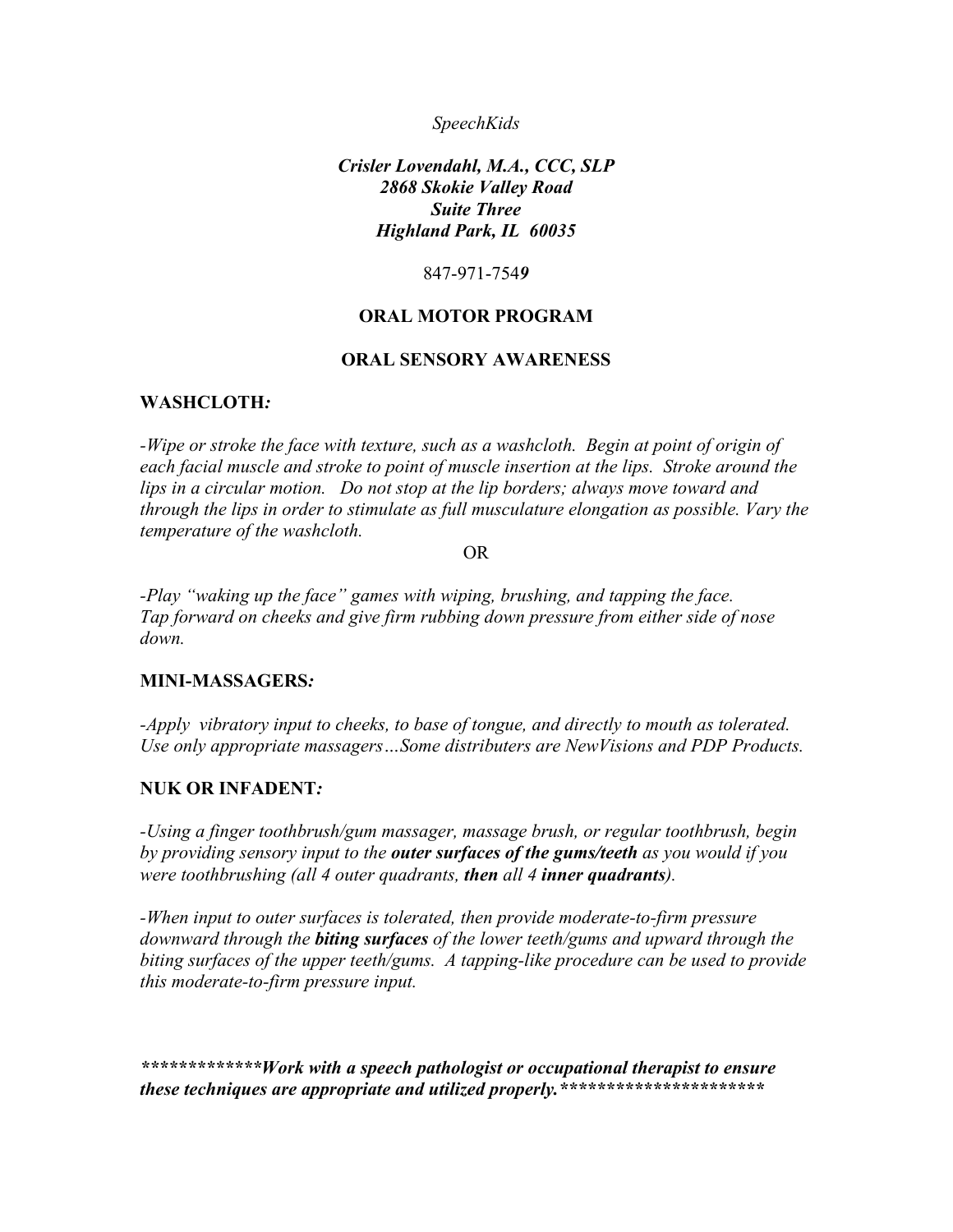*-When these inputs are tolerated, add sensory input to the hard palate. Provide moderate-to-firm pressure while stroking forward/backward in the middle of the hard palate, throughout its entire length. Then side-to-side stroking with moderate-to-firm pressure should be provided.* 

*-When these inputs are tolerated, begin working on the tongue. Begin by providing moderate-to-firm pressure input with small forward strokes downward on the lateral aspects of the surface to the tongue. As the child exhibits greater tolerance for input on the lateral aspects of the tongue surface, begin pressure straight <i>down* on the tongue *body to achieve a cupped shape.* 

*-After this is achieved begin work on the lateral borders of the tongue working back to the back third. Work should begin on the anterior third so as not to elicit a gag reflex, and gradually should move backward thus decreasing the gag reflex.* 

*-Using the Infadent, apply a slightly more gentle but still firm touch to the maxillary arch above the upper front teeth.* 

# **EXERTUBING**

*-Increase jaw stability by biting on firm, chewy items such as exertubing or Nuk brush and count (to 5; to 10; through ABC's). Be sure to do on both sides of the mouth.* 

# **STRONG FLAVORS***:*

*-Wake up the mouth with strong flavors: Give child toothbrushes frozen with flavors on them (wrap in plastic wrap) to chew on; try sour patch kids, Hot Tamales, dill pickles, peppermint candy, pop rocks, garlicky foods like salami, etc. If child won't swallow it, chew gum to alert the oral cavity. Use gum that has a cinnamon, spearmint, or peppermint taste. Try rubbing mouthwash on each lip with a cotton swab.* 

# **STRONG TEMPERATURES***:*

-*Increase awareness of facial area with temperature: alternate a warm washcloth with icing 4-5 times in a row. Suck briefly on a popsicle or ice cube.* 

*-Try alternating sips of a hot drink e.g., hot chocolate, with bites of a cold food, e.g., ice cream.*

*\*\*\*\*\*\*\*\*\*\*\*\*\*\*\*\*Work with a speech pathologist or occupational therapist to ensure these techniques are appropriate and utilized properly.\*\*\*\*\*\*\*\*\*\*\*\*\*\*\*\*\*\*\*\*\*\*\*\*\**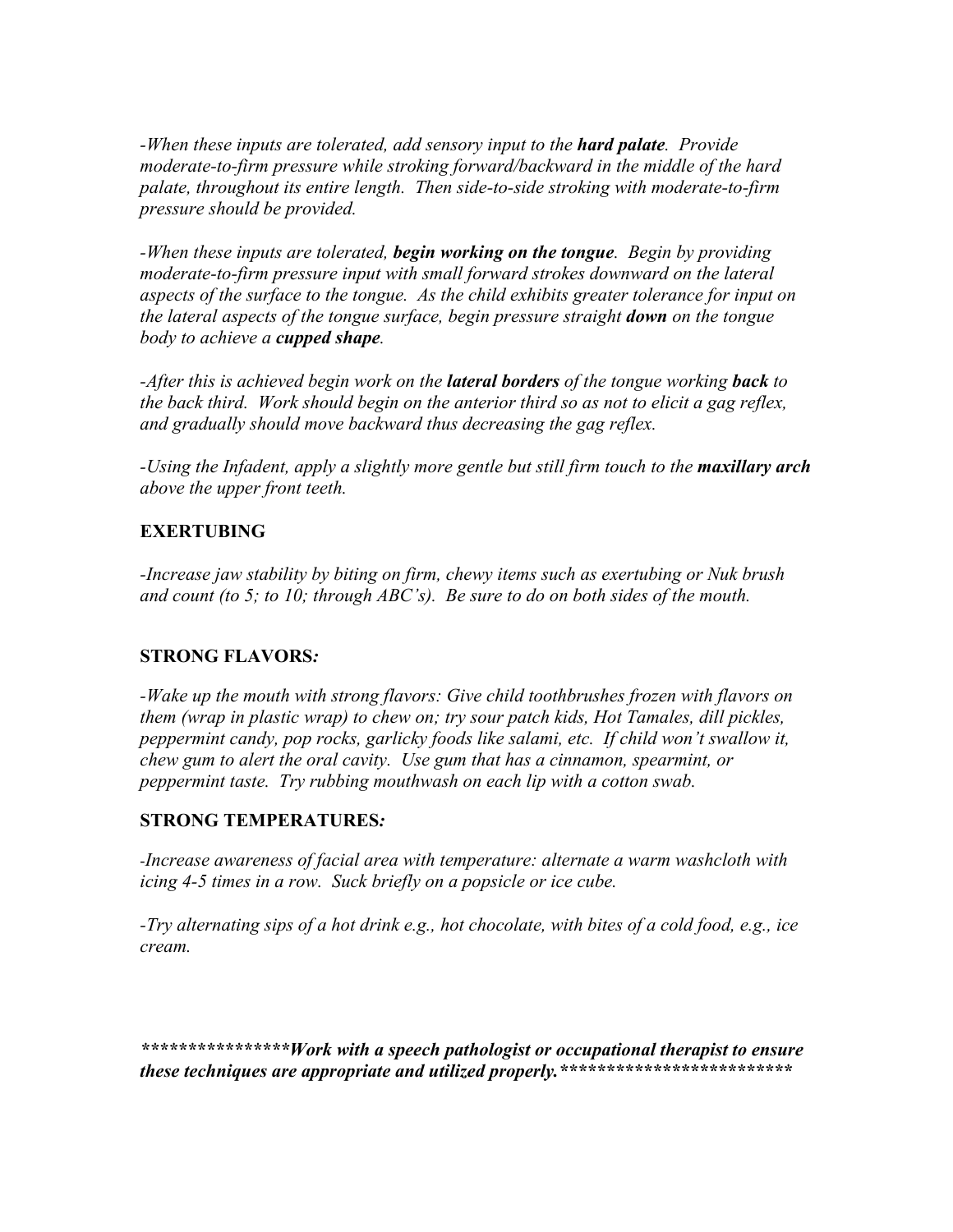#### **Tactile Desensitization:**

*\_\_\_\_\_\_\_\_\_Encourage child to explore and accept textures in play with water, sand, cornmeal, and fingerpaints. Use foods for smearing and fingerpainting.* 

*\_\_\_\_\_\_\_\_\_Encourage child to put oral exploration toys in the mouth, especially soft rubber squeak toys with lumps and bumps and protruding pieces.*

*Introduce firm rubbing and stroking of the body during play activities, with gradual introduction of oral stimulation in a comforting, non threatening way.* 

*Provide pats on the back, arms around the shoulder, or back rubs throughout the day.* 

*Offer tactile arts/crafts activities: paste, playdough, paper mache, chalk.* 

*Create a tub/container filled with beans and/or rice for play. Add a variety of pouring containers of varying sizes/types, hide favorite toys, add trucks for a construction site, or astronauts/spacecrafts. Also consider varying the filler: styrofoam packing pieces, leaves, sand, corn, walnuts.* 

*\_\_\_\_\_\_\_\_\_Do shaving cream and foam soap painting in the bath or shower.* 

*\_\_\_\_\_\_\_\_\_Cooking activities can be fun tactile additions to the day.* 

*Using a roller, "paint" the child's body with water.* 

Using a broad paintbrush, apply powder to the arms/hand/legs/feet.

*Apply lotion frequently throughout the day: use firm, deep pressure.* 

*\_\_\_\_\_\_\_\_\_Apply lip gloss frequently throughout the day.* 

*\_\_\_\_\_\_\_\_\_Facepainting may be a fun way to introduce touch to the facial area.* 

*Hot Dog: Roll up in a blanket and remain for one minute as touch pressure is applied.* 

*Dried Parts: The child names the body parts that are being vigorously "dried" with a terry cloth towel, yarn ball, small piece of carpet, or velvet.* 

*Dot Spot: Child rubs off soft chalk marks applied to various body parts with a yarn ball, carpet sample, or towel.* 

*\*\*\*\*\*\*\*\*\*\*\*\*\*\*\*\*Work with a speech pathologist or occupational therapist to ensure these techniques are appropriate and utilized properly.\*\*\*\*\*\*\*\*\*\*\*\*\*\*\*\*\*\*\*\*\*\*\*\*\**